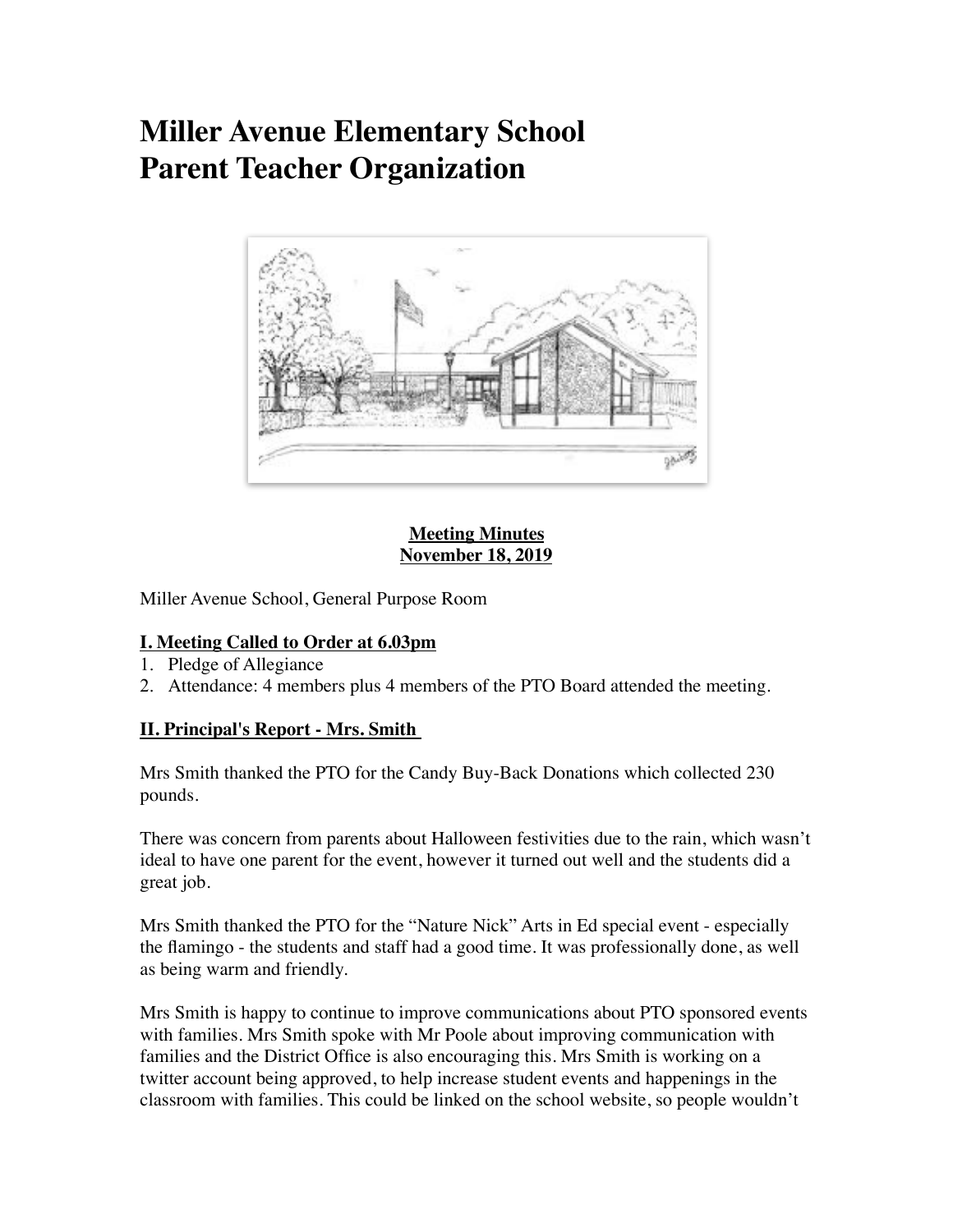have to join twitter to see the updates. The District is working on an app for the whole District, which will be an internet safe place to avoid internet hacking etc, and which would streamline everyone. Teachers use different apps currently and different ways to communicate with families.

The new Food Service from the District has move from January 1st to February 1st 2020. The PTO were thanked for the PTO food service that will be able to continue the food service for this extension.

Student choral performances are confirmed as February 12th - during the day - in four parts of the day to allow for parents to attend.

A Family First Initiative is starting alongside Wading River School, where there is no homework one night per month. This will be an elementary initiative. The first date will be December 4th. It will be one Wednesday per month and will be on the calendars. The schools are trying to avoid other district events/concerts for this monthly night. This will be a family night at first, like board games, pizza night, or play dates to start, ideally not electronics, and then expand to a community event in the future.

### **III. Treasurer's Report - Lauren Verderosa**

The PTO received the first Amazon Smile donation of \$9.17. Please keep using Amazon Smile and select Miller Avenue School to be the non-profit of your choice.

The profit for the Fall Festival was \$706.84 which was good after the several postponements.

The Fruity Fridays profits for the school year so far are \$436.46.

The Smencils profits for the school year so far are \$474.26.

The Book Fair raised over \$4000 of scholastic dollars which the PTO uses to purchase books for students for the classrooms, Hot Cocoa Day, Incoming Kindergarten Day and First Grade Trips etc.

The PTO Donations Membership income so far is \$1187.95 - thank you to all who have joined the PTO and donated.

\$225 to be a non-profit booster club was paid and the insurance paid since the previous meeting.

### **IV. President's Report - Elizabeth Valencia**

### **A. Old Business:**

The PTO Minutes were accepted from the October 2019 meeting.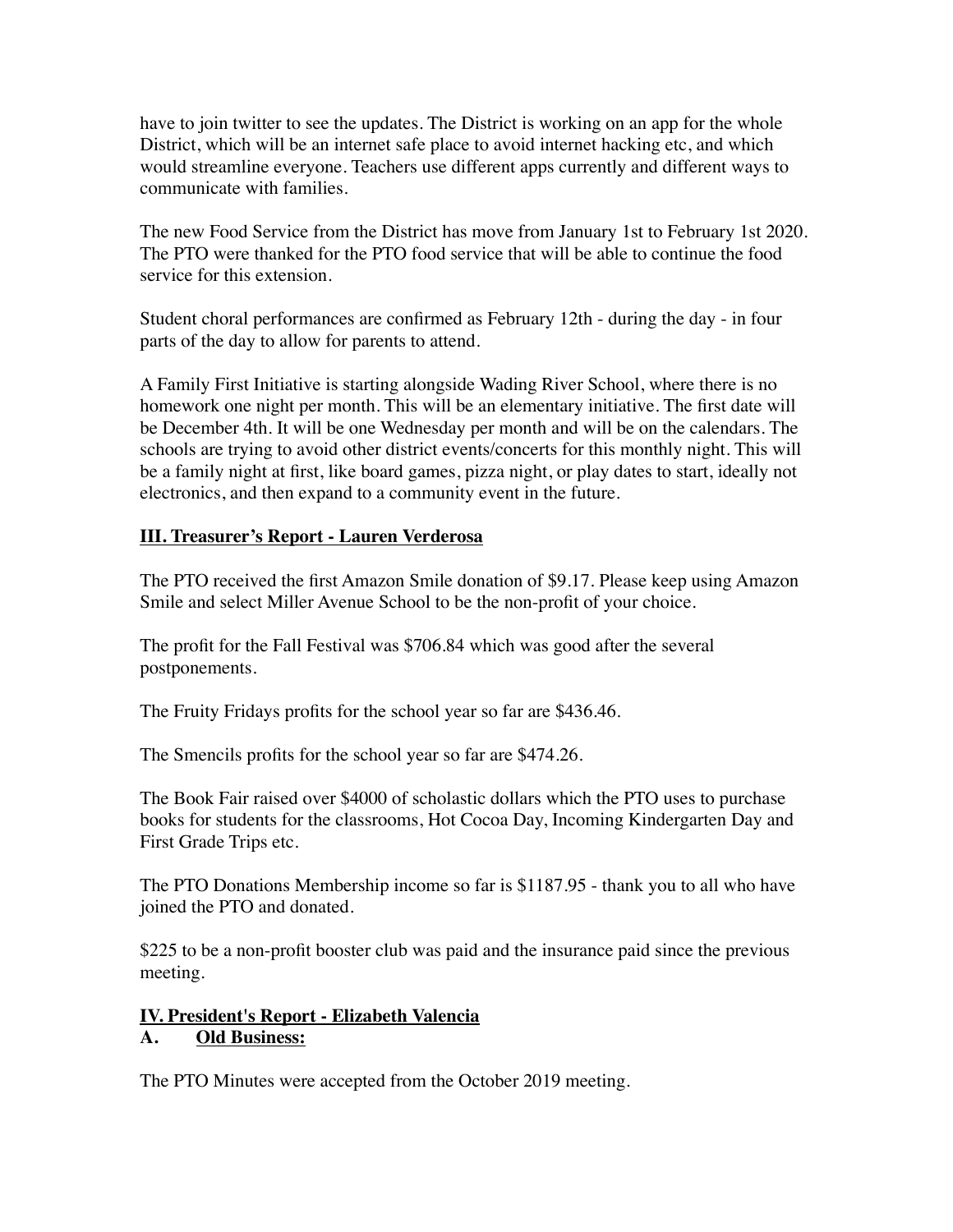The Sportswear Fundraiser is still available online. The link is on the [milleravenuepto.org](http://milleravenuepto.org) Orders must be placed by November 25th 2019 in order to ensure holiday arrival. Thank you Kelly Klein for organizing this fundraiser. The delivery location/method will be confirmed.

The Frozen 2 Movie Showing Fundraiser will be at Island Cinemas in Mastic on December 7th at 10:00 am. It is \$13 per ticket per person which includes ticket, popcorn and drink. Tickets are available on [frozen2.cheddarup.com](http://frozen2.cheddarup.com)

Box Tops were submitted by November 1st - the overall earnings this year so far is \$206. Kindergarten won!

The Candy Buy Back collected over 230 pounds (which is \$230 for the school) for local veterans and soldiers overseas. There was a VF person there collecting while we dropped off items which was meaningful to see. First grade won the collection! The recess prize will be scheduled for this week by teachers in first grade classes.

There is only one classroom that needs a yearbook volunteer for the Year Book. Thank you to everyone who offered to help out! Please see us if you would like to volunteer for Bolemach. Melanie Stroh offered to help if needed, as she is doing Mrs Jacobs Class already.

The Book Fair was a success. Thank you Erin Farley and Ashley Hadjoglou. Over \$1000 worth of books were donated to classrooms and almost \$4000 Scholastic dollars were earned for book purchases.

### **B. New Business:**

The next Smencil Sale will be on Wednesday December 4th. Everything is \$1.

A Holiday Pop Up Shop is being held on Wednesday December 11th. Holiday items are sold during lunch and range from \$1-\$3. Please send in money with your children so they can purchase gift for parents or grandparents or a friend for Christmas.

MOMA- Museum of Miller Avenue - is being held on Monday December 16th 6.30pm - 8pm - This is a family event where you can walk the halls of the school and enjoy viewing all students' artwork that is showcased in the hallways and available for \$25 purchase each. There will be a craft room, snacks, live music by high school musicians, a photo booth by Mr Hadjoglou. It is a free fun family night for all to attend.

A Hot Cocoa Day is being held on Thursday December 19th for students during their class time. We are seeking holiday decorations please from families to help the PTO decorate the AP Room into a winter wonderland and Christmas theme. It is a Sing a Long time with decorations and hot chocolate for students from the PTO. There is a buddy the Elf photo area for class photos and there is a new sound system in the AP Room to enjoy.